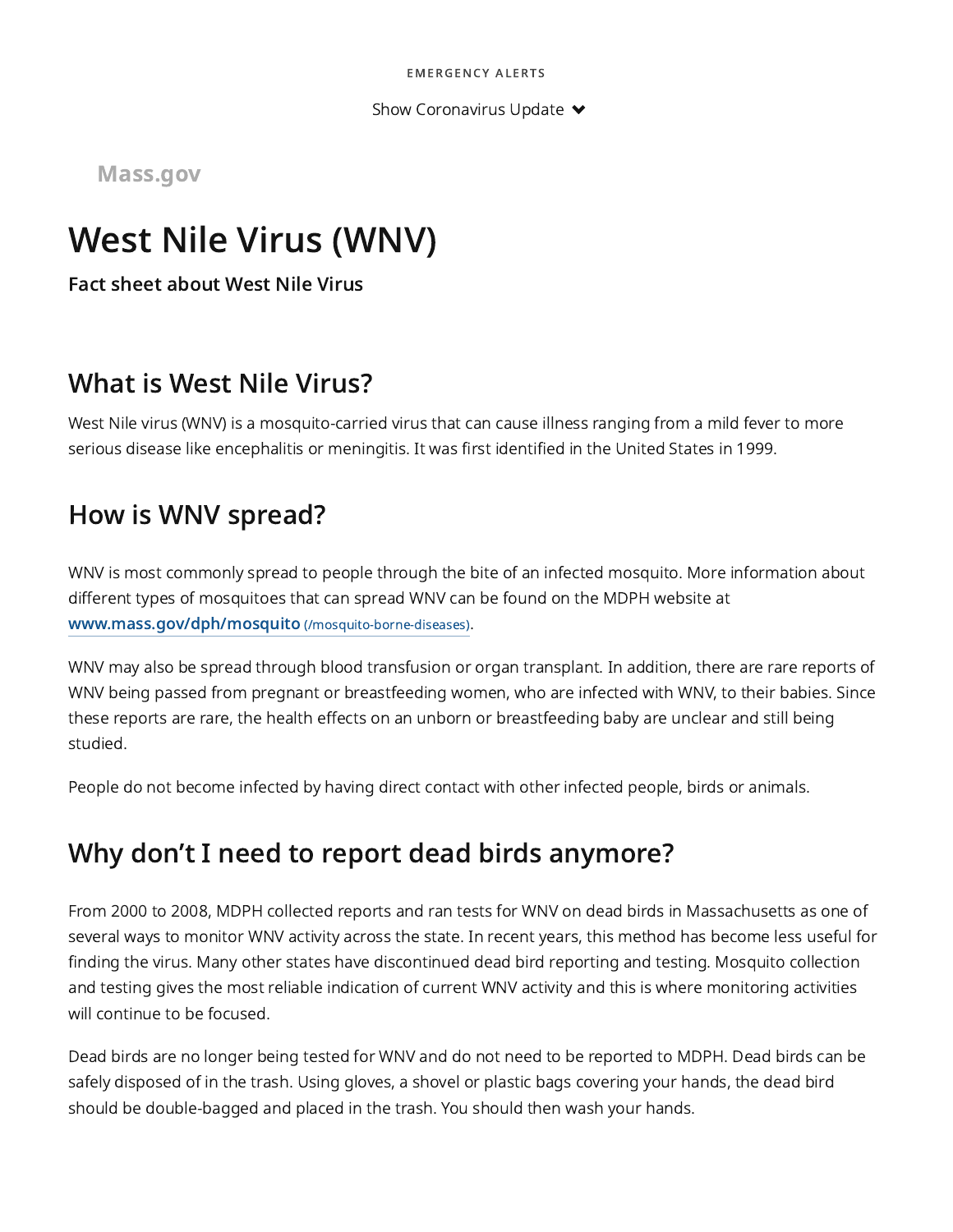## What are the symptoms of WNV?

The majority of people who are infected with WNV (approximately 80%) will have no symptoms.

A smaller number of people who become infected (~ 20%) will have symptoms such as fever, headache, body aches, nausea, vomiting, and sometimes swollen lymph glands. They may also develop a skin rash on the chest, stomach and back.

Less than 1% of people infected with WNV will develop severe illness, including encephalitis or meningitis. The symptoms of severe illness can include high fever, headache, neck stiffness, stupor, disorientation, coma, tremors, convulsions, muscle weakness, vision loss, numbness and paralysis. Persons older than 50 years of age have a higher risk of developing severe illness.

### How common is WNV in Massachusetts?

Because most people who are exposed to WNV have no symptoms, it is difficult to know exactly how many people have been infected. People who develop severe illness with WNV are most often reported. Between 2011 and 2020, 148 people were reported with WNV infection in Massachusetts. Seven of these people died. Cases have been identified from around the state.

### What can you do to protect yourself from WNV?

Since WNV is most commonly spread by mosquitoes, here are some things you can do to reduce your chances of being bitten:

- Schedule outdoor events to avoid the hours between dusk and dawn, when mosquitoes are most active.
- When you are outdoors, wear long pants, a long-sleeved shirt and socks. This may be difficult to do when the weather is hot, but it will help keep mosquitoes away from your skin.
- $\bullet$ Use a repellent with DEET (N, N-diethyl-m-toluamide), permethrin, picaridin (KBR 3023), IR3535 (3-[Nbutyl-N-acetyl]-aminopropionic acid) or oil of lemon eucalyptus [p-menthane 3, 8-diol (PMD)] according to the instructions given on the product label. DEET products should not be used on infants under two months of age and should be used in concentrations of 30% or less on older children. Oil of lemon eucalyptus should not be used on children under three years of age. Permethrin products are intended for use on items such as clothing, shoes, bed nets and camping gear and should not be applied to skin.
- Keep mosquitoes out of your house by repairing any holes in your screens and making sure they are  $\bullet$ tightly attached to all your doors and windows.
- $\bullet$ Remove areas of standing water around your home. Here are some suggestions:
	- $\circ$ Look around outside your house for containers and other things that might collect water and turn them over, regularly empty them, or dispose of them.
	- $\circ$ Drill holes in the bottom of recycling containers that are left outdoors so that water can drain out.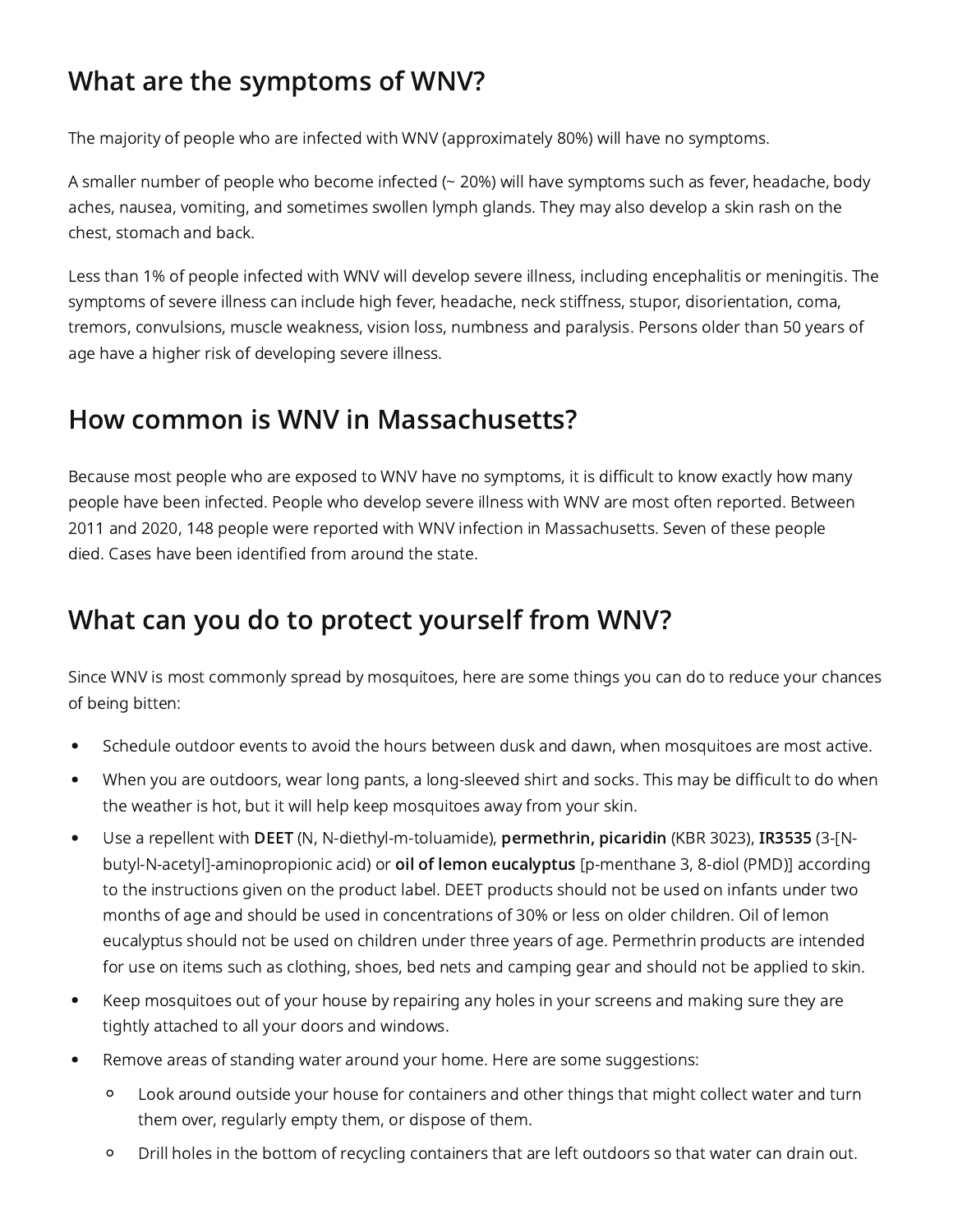- $\circ$ Clean clogged roof gutters; remove leaves and debris that may prevent drainage of rainwater.
- $\circ$ Turn over plastic wading pools and wheelbarrows when not in use.
- Change the water in birdbaths every few days; aerate ornamental ponds or stock them with fish.  $\circ$
- Keep swimming pools clean and properly chlorinated; remove standing water from pool covers.  $\circ$
- $\circ$ Use landscaping to eliminate standing water that collects on your property.
- More information on choosing and using repellents safely is included in the MDPH Mosquito Repellents fact sheet which can be viewed online at [www.mass.gov/dph/mosquito](https://www.mass.gov/dph/mosquito) (/dph/mosquito). If you can't go online, contact MDPH at (617) 983-6800 for a hard copy.

#### Did you know?

Mosquitoes can begin to multiply in any puddle or standing water that lasts for more than four days! Mosquito breeding sites can be anywhere. Take action to reduce the number of mosquitoes around your home and neighborhood. Organize a neighborhood clean up day to pick up containers from vacant lots and parks and to encourage people to keep their yards free of standing water. Mosquitoes don't care about fences, so it's important to remove areas of standing water throughout the neighborhood.

#### Where can I get more information?

- Your doctor, nurse, or health care clinic, or your local board of health.
- The Massachusetts Department of Public Health (MDPH), Division of Epidemiology and Immunization at  $\bullet$ (617) 983-6800 or on the MDPH Arbovirus website [\(www.mass.gov/dph/mosquito](https://www.mass.gov/dph/mosquito) (/dph/mosquito)).
- Health effects of pesticides: MDPH, Bureau of Environmental Health at 617-624-5757.  $\bullet$
- Mosquito control in your city or town: Mosquito control in Massachusetts is conducted through nine mosquito control districts. The State Reclamation and Mosquito Control Board (SRMCB) oversees all nine districts. Contact information for each district can be found online at https://www.mass.gov/state[reclamation-and-mosquito-control-board-srmcb](https://www.mass.gov/state-reclamation-and-mosquito-control-board-srmcb) (/state-reclamation-and-mosquito-control-board-srmcb). You may also contact the SRMCB within the Massachusetts Department of Agricultural Resources at 617-626- 1700 or your local board of health.

#### Additional Resources

West Nile Virus - English [\(https://www.mass.gov/doc/west-nile-virus-english/download\)](https://www.mass.gov/doc/west-nile-virus-english/download) (DOCX 945.54 KB)

Albanian - Virusi i Nilit Perëndimor [\(https://www.mass.gov/doc/albanian-virusi-i-nilit-perendimor/download\)](https://www.mass.gov/doc/albanian-virusi-i-nilit-perendimor/download) (DOCX 944.83 KB)